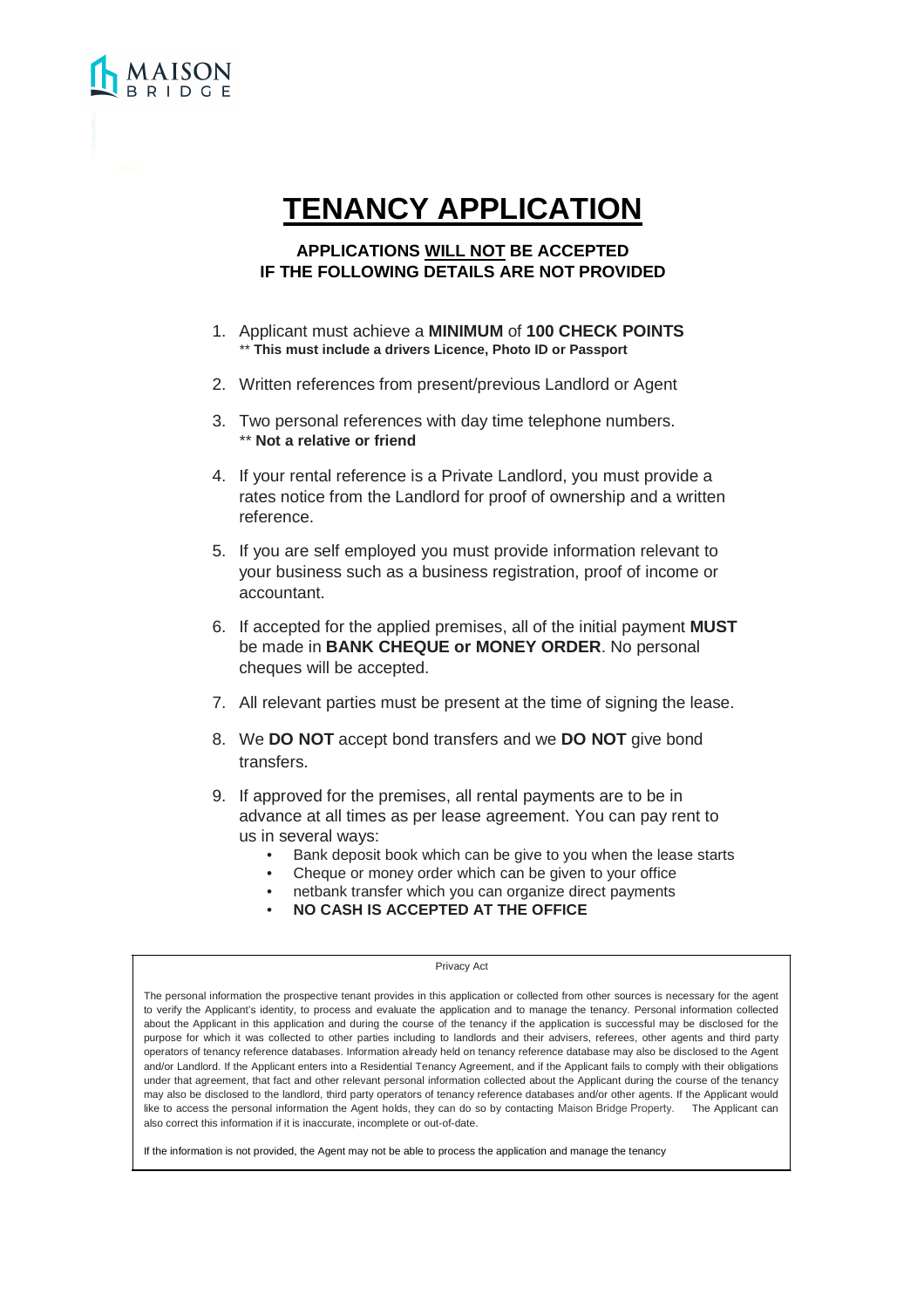

# **RENTAL APPLICATION 100 POINT CHECK**

### **PHOTOCOPIED DOCUMENTS ARE TO BE PROVIDED**

**ORIGINALS WILL NOT BE ACCEPTED**

| Last four (4) rent receipts                              | 30 points |
|----------------------------------------------------------|-----------|
| Last three (3) pay slips                                 | 30 points |
| Driver's license and or passport                         | 20 points |
| <b>Copy of Previous Rental ledger</b>                    | 20 points |
| Copy of credit card, key card, Medicare card             | 20 points |
| Last two (2) bank statements (Must have bank statements) | 30 points |

**When handing in your application you must have these documents and all of the application MUST be filled out otherwise we can't process your application.**

**Along with your application we advise you to bring in a deposit of one weeks rent for the property you are applying for. This will secure your application.**

**If you have any problems getting any of these documents please call the office on (02) 9638 4048 and ask to speak to our Property officer.**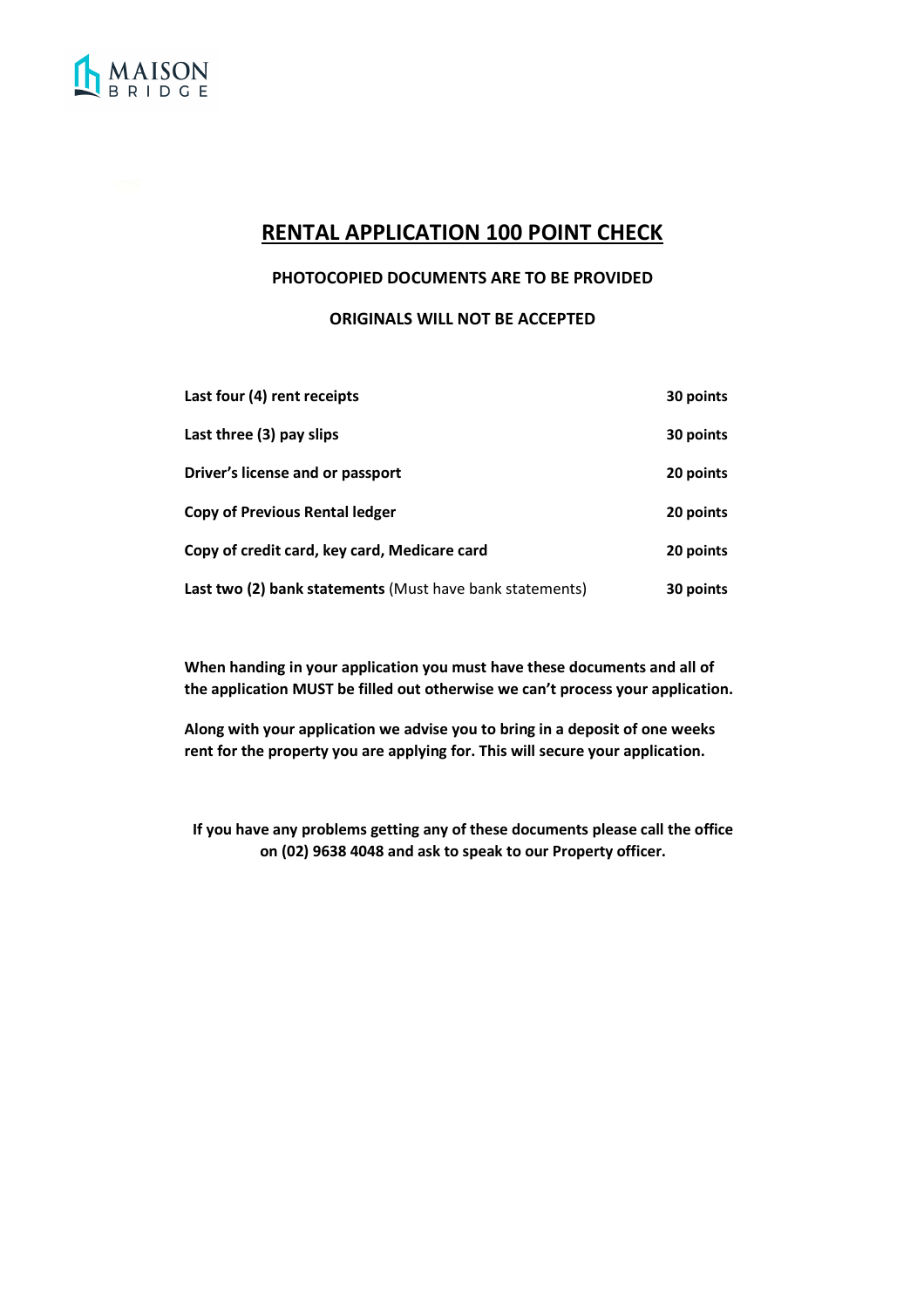# **Tenancy Application Form**

**100 points of identification to be attached** 

 **Separate Application Form is required for each applicant.**

| A. AGENT DETAILS                                               | 11. Landlord/Agent details of this property (if applicable)                  |
|----------------------------------------------------------------|------------------------------------------------------------------------------|
| <b>Maison Bridge Property</b>                                  | Name of landlord or agent<br>Email                                           |
| 1077 Victoria Road West Ryde NSW 2114                          |                                                                              |
| Ph:<br>(02) 9638 4048                                          | Landlord/agent's phone no.<br>Weekly Rent Paid                               |
| Email: leasing@maisonbridge.com.au                             |                                                                              |
|                                                                | \$                                                                           |
| <b>Agent's Name</b>                                            | 12. What was your previous residential address?                              |
| <b>B. PROPERTY DETAILS</b>                                     |                                                                              |
| 1. What is the address of the property you would like to rent? | Postcode                                                                     |
|                                                                |                                                                              |
| Postcode                                                       | 13. How long did you live at this address?                                   |
|                                                                | Years<br>Months                                                              |
| 2. Lease commencement date?                                    | 14. Landlord/Agent details of this property (if applicable)                  |
| Month<br>Day<br>Year                                           | Name of landlord or agent                                                    |
| 3. Rental amount per week:                                     |                                                                              |
| \$<br>Length of tenancy<br>Months                              |                                                                              |
|                                                                | Landlord/agent's phone no.<br>Weekly Rent Paid                               |
| 4. How many tenants will occupy the property?<br>Ages of       | \$                                                                           |
| Children<br><b>Adults</b><br>Children                          | Was the bond refunded in full?<br>If not why not?                            |
| <b>C. PERSONAL DETAILS</b>                                     |                                                                              |
| 5. Please give us your details                                 |                                                                              |
| Other<br>Ms<br>Mr<br><b>Miss</b><br>Mrs                        | <b>E. STATEMENT OF COSTS</b>                                                 |
| Given Name/s<br>Surname                                        | 15. Property Rental                                                          |
|                                                                | \$<br>$\vert \mathsf{s}$<br>per week, or<br>per fortnight /month             |
|                                                                | Rental Bond (4 week's rent):                                                 |
| Date of Birth<br>Driver's licence number                       | \$                                                                           |
|                                                                | \$<br>Rent in advance (2 week's / monthly)                                   |
| Driver's licence expiry date<br>Driver's licence state         |                                                                              |
|                                                                |                                                                              |
|                                                                |                                                                              |
| Passport no.<br>Passport country                               | \$<br><b>Total</b>                                                           |
|                                                                | <b>F. EMPLOYMENT HISTORY</b>                                                 |
|                                                                | 16. Please provide your employment details                                   |
| Pension no. (if applicable)<br>Pension type (if applicable)    | What is your occupation?                                                     |
|                                                                |                                                                              |
| 6. Please provide your contact details                         |                                                                              |
| Home phone no.<br>Mobile phone no.                             | What is the nature of your employment?<br>(FULL TIME/PART TIME/CASUAL)       |
|                                                                | Employer's name (inc. accountant if self employed or institution if student) |
| Work phone no.<br>Fax no.                                      |                                                                              |
|                                                                |                                                                              |
| Email address                                                  | Employer's address                                                           |
|                                                                |                                                                              |
| 7. What is your current address?                               | Postcode                                                                     |
|                                                                | Email<br>Phone no.                                                           |
| Postcode                                                       |                                                                              |
|                                                                | Length of employment<br>Net Income                                           |
| 8. HOW DID YOU FIND OUT ABOUT THIS PROPERTY?                   |                                                                              |
| For lease Board<br><b>SM Herald</b><br>The Internet            | \$<br>Months<br>Years                                                        |
| Local Agent<br>Local Paper<br>Referral                         | 17. Please provide your previous employment details<br>Occupation?           |
| Other (specify)                                                |                                                                              |
| <b>D. APPLICANT HISTORY</b>                                    |                                                                              |
| 9. How long have you lived at your current address?            | Employer's name                                                              |
| <b>Months</b><br>Years                                         |                                                                              |
| 10. Why are you leaving this address?                          | Length of employment<br>Net Income                                           |
|                                                                | \$<br>Years<br>Months                                                        |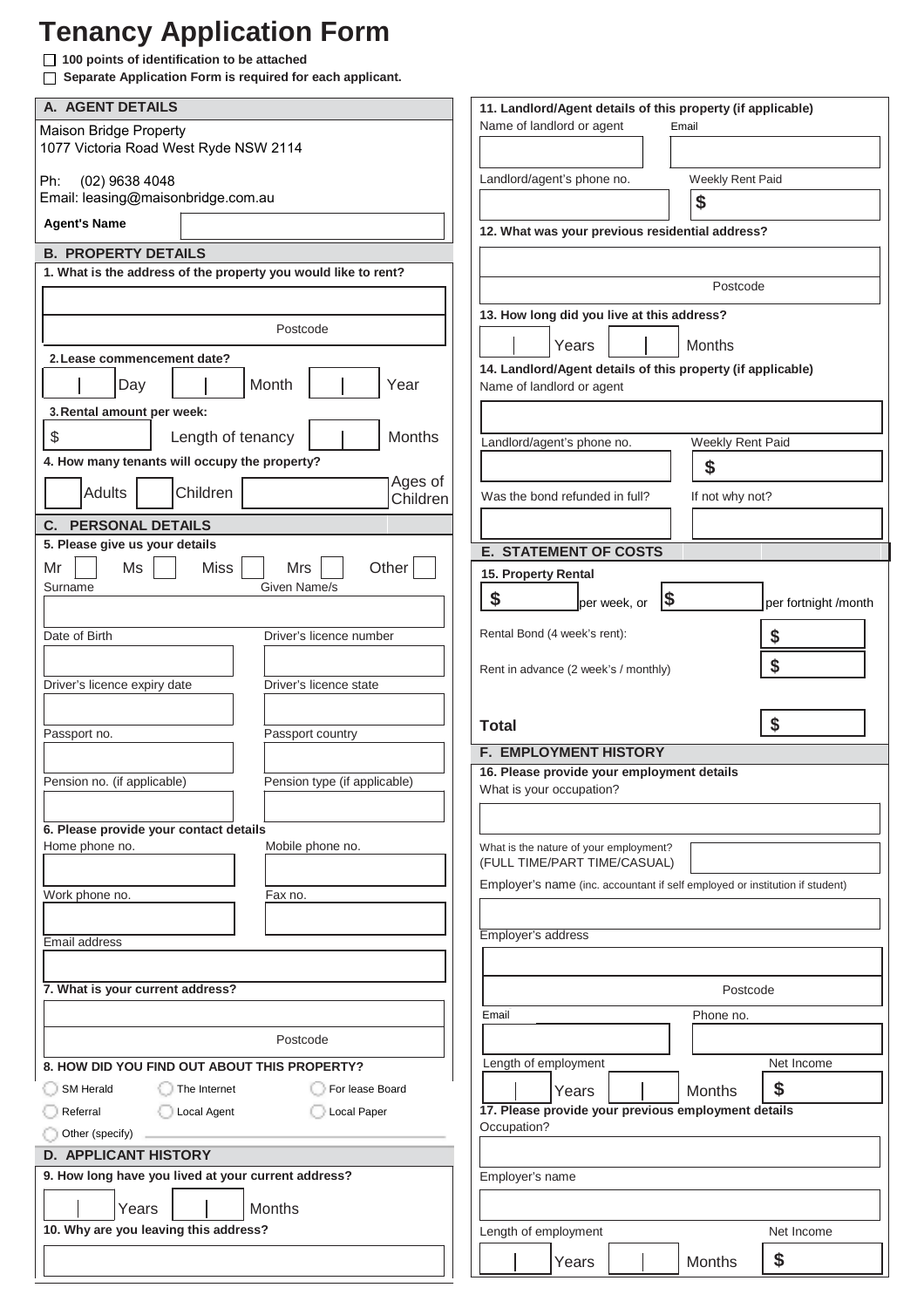# **Tenancy Application Form**

**100 points of identification to be attached** 

 **Separate Application Form is required for each applicant.**

| A. AGENT DETAILS                                               |                              | 11. Landlord/Agent details of this property (if applicable)                  |                            |
|----------------------------------------------------------------|------------------------------|------------------------------------------------------------------------------|----------------------------|
| <b>Maison Bridge Property</b>                                  |                              | Name of landlord or agent                                                    | Email                      |
| 1077 Victoria Road West Ryde NSW 2114                          |                              |                                                                              |                            |
| (02) 9638 4048<br>Ph:                                          |                              | Landlord/agent's phone no.                                                   | Weekly Rent Paid           |
| Email: leasing@maisonbridge.com.au                             |                              |                                                                              |                            |
| <b>Agent's Name</b>                                            |                              |                                                                              | \$                         |
|                                                                |                              | 12. What was your previous residential address?                              |                            |
| <b>B. PROPERTY DETAILS</b>                                     |                              |                                                                              |                            |
| 1. What is the address of the property you would like to rent? |                              |                                                                              | Postcode                   |
|                                                                |                              |                                                                              |                            |
|                                                                | Postcode                     | 13. How long did you live at this address?                                   |                            |
|                                                                |                              | Years                                                                        | Months                     |
| 2. Lease commencement date?                                    |                              | 14. Landlord/Agent details of this property (if applicable)                  |                            |
| Day                                                            | Month<br>Year                | Name of landlord or agent                                                    |                            |
| 3. Rental amount per week:                                     |                              |                                                                              |                            |
| \$<br>Length of tenancy                                        | <b>Months</b>                |                                                                              |                            |
|                                                                |                              | Landlord/agent's phone no.                                                   | <b>Weekly Rent Paid</b>    |
| 4. How many tenants will occupy the property?                  | Ages of                      |                                                                              | \$                         |
| Children<br><b>Adults</b>                                      | Children                     | Was the bond refunded in full?                                               | If not why not?            |
| <b>C. PERSONAL DETAILS</b>                                     |                              |                                                                              |                            |
| 5. Please give us your details                                 |                              |                                                                              |                            |
| Ms<br><b>Miss</b><br>Mr                                        | Other<br>Mrs                 | <b>E. STATEMENT OF COSTS</b>                                                 |                            |
| Surname                                                        | Given Name/s                 | 15. Property Rental                                                          |                            |
|                                                                |                              | \$<br>$\sqrt{3}$<br>per week, or                                             | per fortnight /month       |
| Date of Birth                                                  | Driver's licence number      | Rental Bond (4 week's rent):                                                 |                            |
|                                                                |                              |                                                                              |                            |
|                                                                |                              | Rent in advance (2 week's / monthly)                                         |                            |
|                                                                |                              |                                                                              |                            |
| Driver's licence expiry date                                   | Driver's licence state       |                                                                              |                            |
|                                                                |                              |                                                                              |                            |
| Passport no.                                                   | Passport country             | <b>Total</b>                                                                 | \$                         |
|                                                                |                              | <b>F. EMPLOYMENT HISTORY</b>                                                 |                            |
| Pension no. (if applicable)                                    | Pension type (if applicable) | 16. Please provide your employment details                                   |                            |
|                                                                |                              | What is your occupation?                                                     |                            |
|                                                                |                              |                                                                              |                            |
| 6. Please provide your contact details<br>Home phone no.       | Mobile phone no.             | What is the nature of your employment?                                       |                            |
|                                                                |                              | (FULL TIME/PART TIME/CASUAL)                                                 |                            |
|                                                                |                              | Employer's name (inc. accountant if self employed or institution if student) |                            |
| Work phone no.                                                 | Fax no.                      |                                                                              |                            |
|                                                                |                              | Employer's address                                                           |                            |
| Email address                                                  |                              |                                                                              |                            |
|                                                                |                              |                                                                              |                            |
| 7. What is your current address?                               |                              |                                                                              | Postcode                   |
|                                                                |                              | Email                                                                        | Phone no.                  |
|                                                                | Postcode                     |                                                                              |                            |
| 8. HOW DID YOU FIND OUT ABOUT THIS PROPERTY?                   |                              | Length of employment                                                         | Net Income                 |
| <b>SM Herald</b><br>The Internet                               | For lease Board              | Years                                                                        | \$<br>Months               |
| Local Agent<br>Referral                                        | Local Paper                  | 17. Please provide your previous employment details                          |                            |
| Other (specify)                                                |                              | Occupation?                                                                  |                            |
| <b>D. APPLICANT HISTORY</b>                                    |                              |                                                                              |                            |
| 9. How long have you lived at your current address?            |                              | Employer's name                                                              |                            |
|                                                                |                              |                                                                              |                            |
| Years                                                          | <b>Months</b>                |                                                                              |                            |
| 10. Why are you leaving this address?                          |                              | Length of employment<br>Years                                                | Net Income<br>\$<br>Months |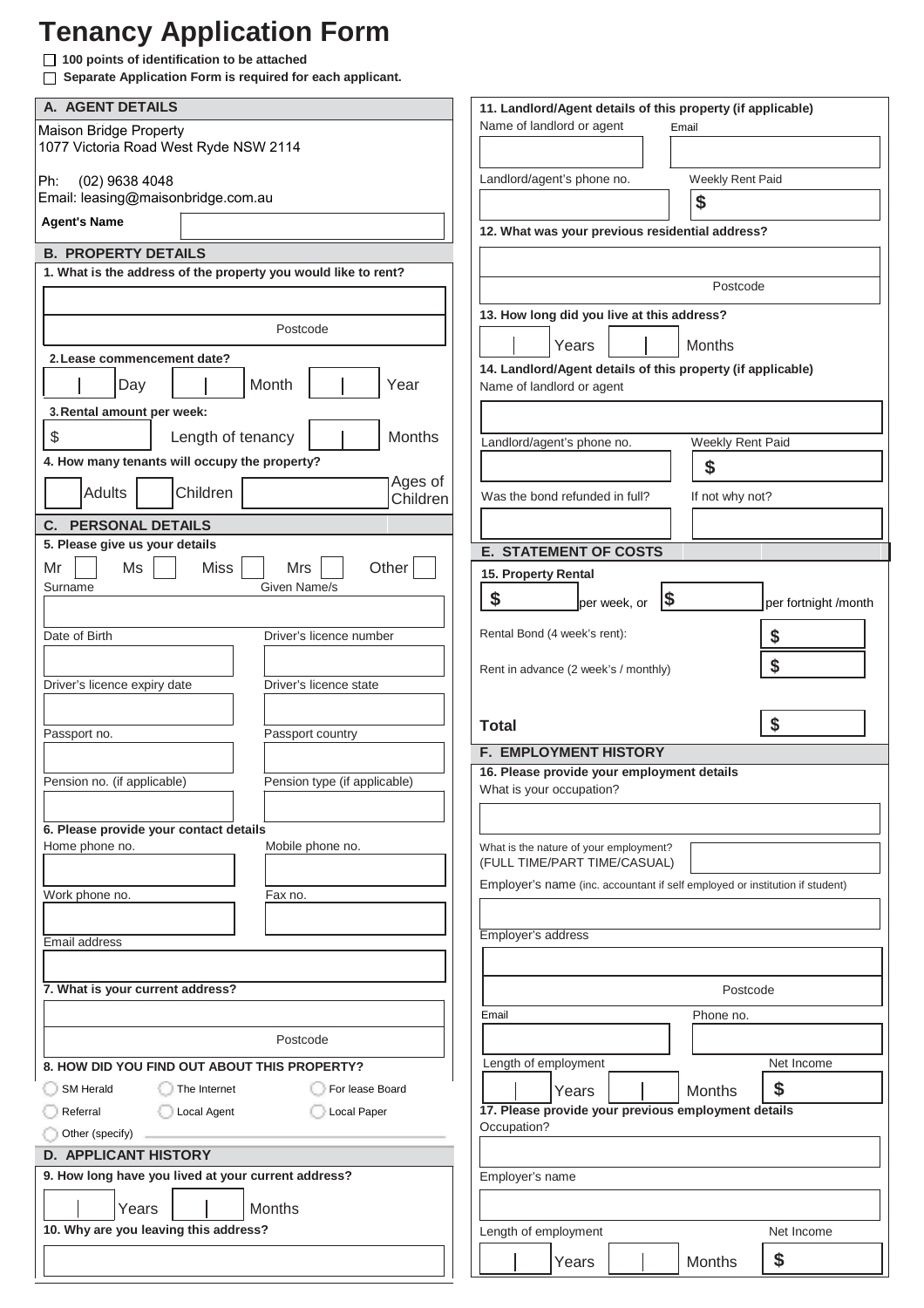| <b>G. CONTACTS / REFERENCES</b>                                                                                                                                                       | <b>J. DECLARATION</b>                                                                                                                                                                                                              |
|---------------------------------------------------------------------------------------------------------------------------------------------------------------------------------------|------------------------------------------------------------------------------------------------------------------------------------------------------------------------------------------------------------------------------------|
| 18. Please provide a contact in case of emergency<br>Given name/s<br>Surname                                                                                                          | I hereby offer to rent the property from the owner under a lease to be<br>prepared by the Agent. Should this application be accepted by the                                                                                        |
|                                                                                                                                                                                       | landlord I agree to enter into a Residential Tenancy Agreement.                                                                                                                                                                    |
| Relationship to you<br>Phone no.                                                                                                                                                      | I acknowledge that this application is subject to the approval of the<br>owner/landlord. I declare that all information contained in this application<br>(including additional pages) is true and correct and given of my own free |
| Contact's address                                                                                                                                                                     | will. I declare that I have inspected the premises and am not bankrupt.                                                                                                                                                            |
|                                                                                                                                                                                       | I authorise the Agent to obtain personal Information from:<br>(a) The owner or the Agent of my current or previous residence;                                                                                                      |
| Postcode                                                                                                                                                                              | (b) My personal referees and employer/s;<br>(c) Any record listing or database of defaults by tenants;                                                                                                                             |
| 19. Please provide 2 personal references (not related to you)<br>1. Surname<br>Given name/s                                                                                           | If I default under a rental agreement, I agree that the Agent may<br>disclose details of any such default to a tenancy default database,                                                                                           |
|                                                                                                                                                                                       | and to agents/landlords of properties I may apply for in the future.                                                                                                                                                               |
| Relationship to you<br>Phone no.                                                                                                                                                      | I am aware that the Agent will use and disclose my personal<br>information in order to:<br>(a) communicate with the owner and select a tenant                                                                                      |
| 2. Surname<br>Given name/s                                                                                                                                                            | (b) prepare lease/tenancy documents                                                                                                                                                                                                |
|                                                                                                                                                                                       | (c) allow tradespeople or equivalent organisations to contact me<br>(d) lodge/claim/transfer to/from a Bond Authority                                                                                                              |
| Relationship to you<br>Phone no.                                                                                                                                                      | (e) refer to Tribunals/Courts & Statutory Authorities (where<br>applicable)                                                                                                                                                        |
|                                                                                                                                                                                       | (f) refer to collection agents/lawyers (where applicable)<br>(g) complete a credit check with NTD (National Tenancies Database)                                                                                                    |
| <b>H. OTHER INFORMATION</b>                                                                                                                                                           | I am aware that if information is not provided or I do not consent to the                                                                                                                                                          |
| State of issue (eg. NSW)<br>20. Car Registration                                                                                                                                      | uses to which personal information is put. the Agent cannot provide me                                                                                                                                                             |
|                                                                                                                                                                                       | with the lease/tenancy of the premises. I am aware that I may access<br>personal information on the contact details above.                                                                                                         |
| 21. Please provide details of any pets                                                                                                                                                | Signature<br>Date                                                                                                                                                                                                                  |
| Breed/type<br>Council registration / number<br>1.                                                                                                                                     |                                                                                                                                                                                                                                    |
|                                                                                                                                                                                       |                                                                                                                                                                                                                                    |
| 2.                                                                                                                                                                                    |                                                                                                                                                                                                                                    |
| <b>I. CONFIRMATION</b>                                                                                                                                                                |                                                                                                                                                                                                                                    |
| I confirm the following:<br>1) During my inspection of the property I found it to be in a                                                                                             |                                                                                                                                                                                                                                    |
| reasonably clean condition?<br>Yes /<br>No                                                                                                                                            |                                                                                                                                                                                                                                    |
| 2) If "No", I believe the following items should be attended to prior to the<br>commencement of my tenancy. I acknowledge that these items are<br>subject to the Landlord's approval. |                                                                                                                                                                                                                                    |
|                                                                                                                                                                                       |                                                                                                                                                                                                                                    |
|                                                                                                                                                                                       |                                                                                                                                                                                                                                    |
|                                                                                                                                                                                       |                                                                                                                                                                                                                                    |
| 3) I acknowledge that this is an application to rent this property and that<br>my application is subject to the Landlord's approval.                                                  |                                                                                                                                                                                                                                    |
| 4) I confirm having received a copy of this application for my retention.                                                                                                             |                                                                                                                                                                                                                                    |
| 5) I consent to the information provided in this application being verified<br>and a reference check on the National Tenancy Database (NTD) and                                       |                                                                                                                                                                                                                                    |
| Tenant Reference Australia (TRA) being undertaken.                                                                                                                                    |                                                                                                                                                                                                                                    |
|                                                                                                                                                                                       |                                                                                                                                                                                                                                    |
|                                                                                                                                                                                       |                                                                                                                                                                                                                                    |
|                                                                                                                                                                                       |                                                                                                                                                                                                                                    |
|                                                                                                                                                                                       |                                                                                                                                                                                                                                    |
|                                                                                                                                                                                       |                                                                                                                                                                                                                                    |
|                                                                                                                                                                                       |                                                                                                                                                                                                                                    |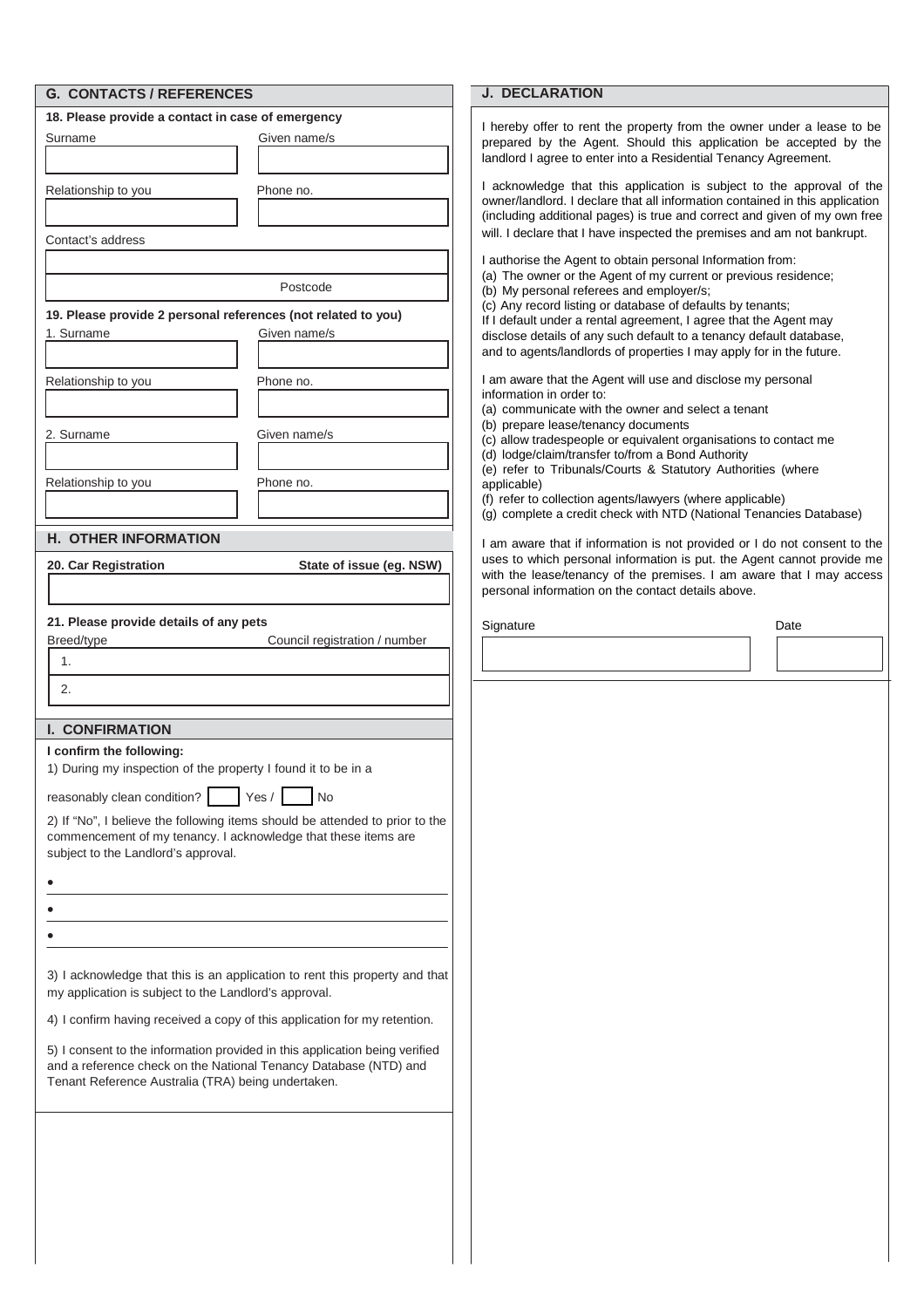

**PUBLIC ENQUIRY DEPARTMENT** 

P.O. BOX 120 CONCORD NSW 2137

**TEL:** 190 222 0346 Calls charged at \$5.45 per minute, higher from mobile and payphones ABN: 84 087 400 379

# **TICA Privacy Disclosure Form**

This form provides information about how your personal information is handled, as required by the Australian Privacy Principles in the Privacy Act 1988, and seeks your consent to disclosures to the TICA Group of companies (TICA) in specified circumstances. If you do not consent to the disclosure of your personal information to TICA we can not process your application. As a professional asset manager we collect personal information about you. The information we collect can be accessed by you by contacting our office.

### **Primary Purpose:**

Before a tenancy is accepted we collect your information to assess the risk to our clients in providing you with a property you have requested to rent and if considered acceptable provide you with a tenancy for the property. In order to assess your application we disclose your personal information to: The Lessor / Owners for approval or rejection of your application, TICA Default Tenancy Control Pty Ltd and TICA Assist Pty Ltd to assess the risk to our clients and verify the details provided in your tenancy application, Referees to validate information supplied in your application and Other Real Estate Agents to assess the risk to our clients

The Agent may also take into account any information that is disclosed to us by TICA relating to attempts by Debt Collection Agencies, Credit Providers and related person to contact or locate you.

#### **Secondary Purpose:**

During and after the tenancy we may disclose your personal information to: Trades people to contact you for repairs and maintenance of the property, Tribunals or Courts having jurisdiction seeking orders or remedies, Debt Collection Agencies and affiliated industries, TICA Default Tenancy Control Pty Ltd to record details of your tenancy history, Lessors / Owners insurer in the event of an insurance claim and Future rental references to other asset managers / owners.

In the event of a successful tenancy application the applicant's personal information maybe recorded in the Agent's TICA Virtual Manager System, which will allow the Agent to be advised of any future tenancy applications you make. Information regarding our data deletion practices can be advised should you wish. The TICA Virtual Manager program will monitor your tenancy applications as part of our Risk Management procedures to protect our landlord's exposure. The monitoring of your tenancy applications is not a listing on the TICA Tenancy History database. This information is information that would be available to the Agent on a truthfully completed tenancy application form.

#### **TICA Statement**

As the TICA Group may collect personal information about you, the following information about the TICA Group is provided in accordance with the Australian Privacy Principles in the Privacy Act 1988. TICA Default Tenancy Control Pty Ltd (ABN 84 087 400 379) is a tenancy database that records tenants personal information from its members including tenancy application inquiries and tenancy history. TICA Assist Pty Ltd (ABN 28137 488 503) is a database company that records information from mercantile agents and associated industries. In accordance with the Australian Privacy Principles you are entitled to have access to any personal information that we may hold on any of our databases. To obtain your information from the TICA Group proof of identity will be required and can be made by mail to: TICA Public Inquiries PO BOX 120, CONCORD NSW 2137 a fee of \$19.80. Full details about TICA's Privacy Policies can be found on TICA's website at www.tica.com.au under Tenant Information and Privacy Policies.

#### **TICA Primary Purpose**

The TICA Group collects information from its members and provides such information to other members as a risk management system for the purpose of assessing a tenancy application. The TICA Group does not provide any information that it collects to any other individual or organization other than its own group of companies for any other purpose other than assessing a tenancy application or risk management system or locating system other than government departments and or agencies allowed by law to obtain information from the TICA Group.

The personal information that the TICA Group may hold is as follows: Name, date of birth, drivers license number, proof of age card number and or passport number (except Australian) and address at time of making a tenancy application, comments made by a TICA member in relation to your tenancy, which members you rented through and which members you applied to and which members are seeking you.

Signed By the Applicant/s

| Name: | Signature: | Date: |
|-------|------------|-------|
| Name: | Signature: | Date: |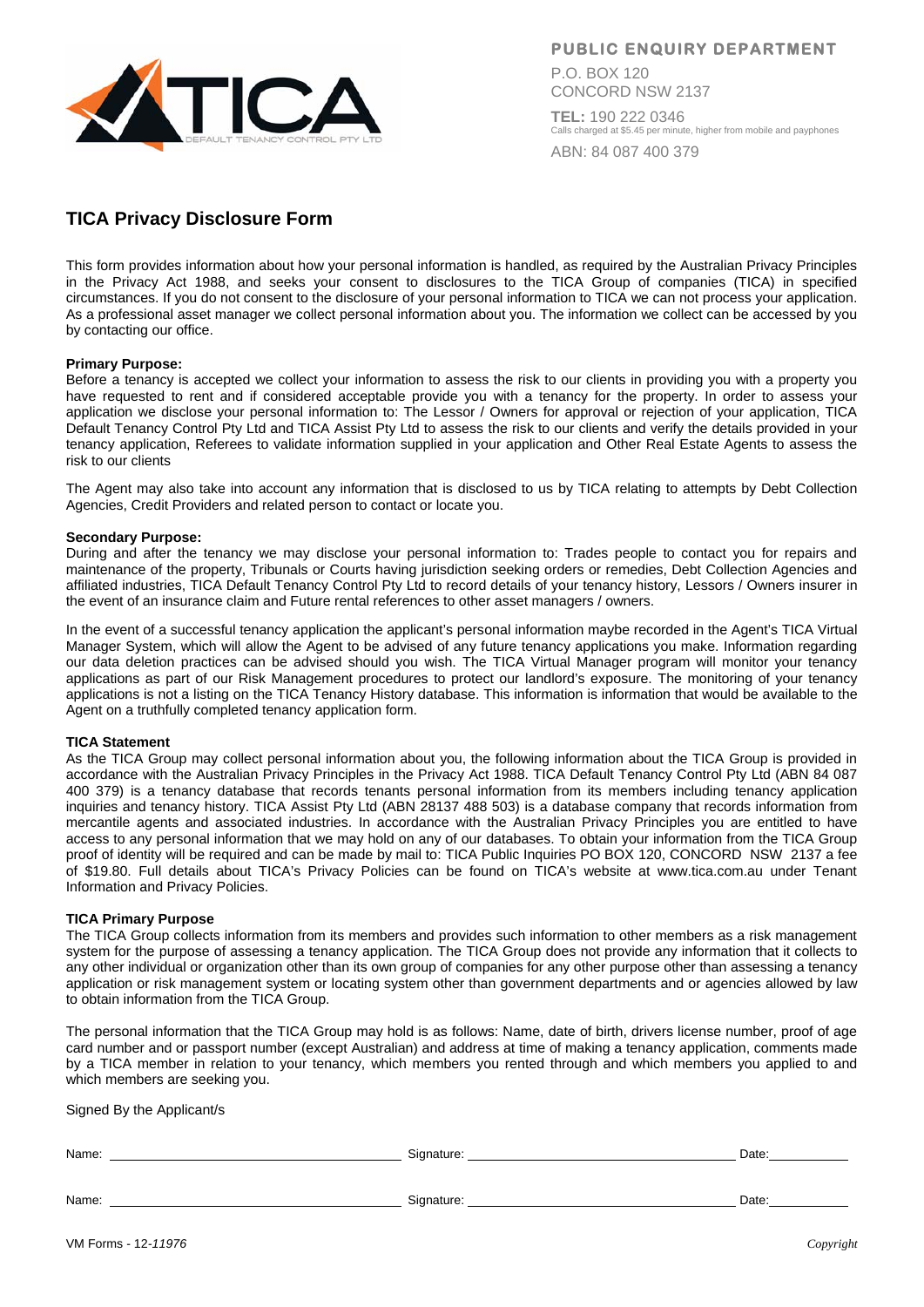## **L. Application**

I, the Applicant apply for the approval to rent the premises referred to in this form and acknowledge that my application will be referred to the Landlord of the property for their acceptance and if the application is approved, to prepare a Residential Tenancy Agreement for the premises.

I, the Applicant declare that I am not a bankrupt or an undisclosed bankrupt and that the information provided by me is true and correct. I have inspected the above premises and wish to apply for tenancy of the premises for a period of:

months, at a rental of  $\|\$ 

I undertake to pay rent in advance, a rental bond as well as the residential tenancy preparation fee by direct deposit or a bank cheque or money order made payable to Goldentrophy Realty PTY LTD trading as Maison upon signing the Residential Tenancy Agreement. **Bridge Property** 

The Landlords Agent undertakes:

a) The premises will not be let during the Reservation Period, pending the agreement of a residential tenancy agreement:

b) The whole fee will be refunded if the Landlord does not decide to enter into a residential tenancy agreement for the premises for the Reservation Period:

c) The whole fee will be refunded if the Landlord does not carry out (during the Reservation Period) repairs or other work on which it is a condition to enter into a residential tenancy agreement:

d) If the applicant decides not to enter into a residential tenancy agreement, and the premises are not let or otherwise occupied during the Reservation Period, the Landlord may retain the portion of the fee representing the rent that would have been paid during the Reservation Period (based upon the proposed rent), but must refund the remainder:

e) If a residential tenancy agreement is entered into, the fee is to be contributed towards rent for the premises.

| <b>Applicants Signature</b> | Date |  |
|-----------------------------|------|--|
|                             |      |  |
| <b>Applicants Signature</b> | Date |  |

**Please ensure your 100 points of identification are attached with this application**